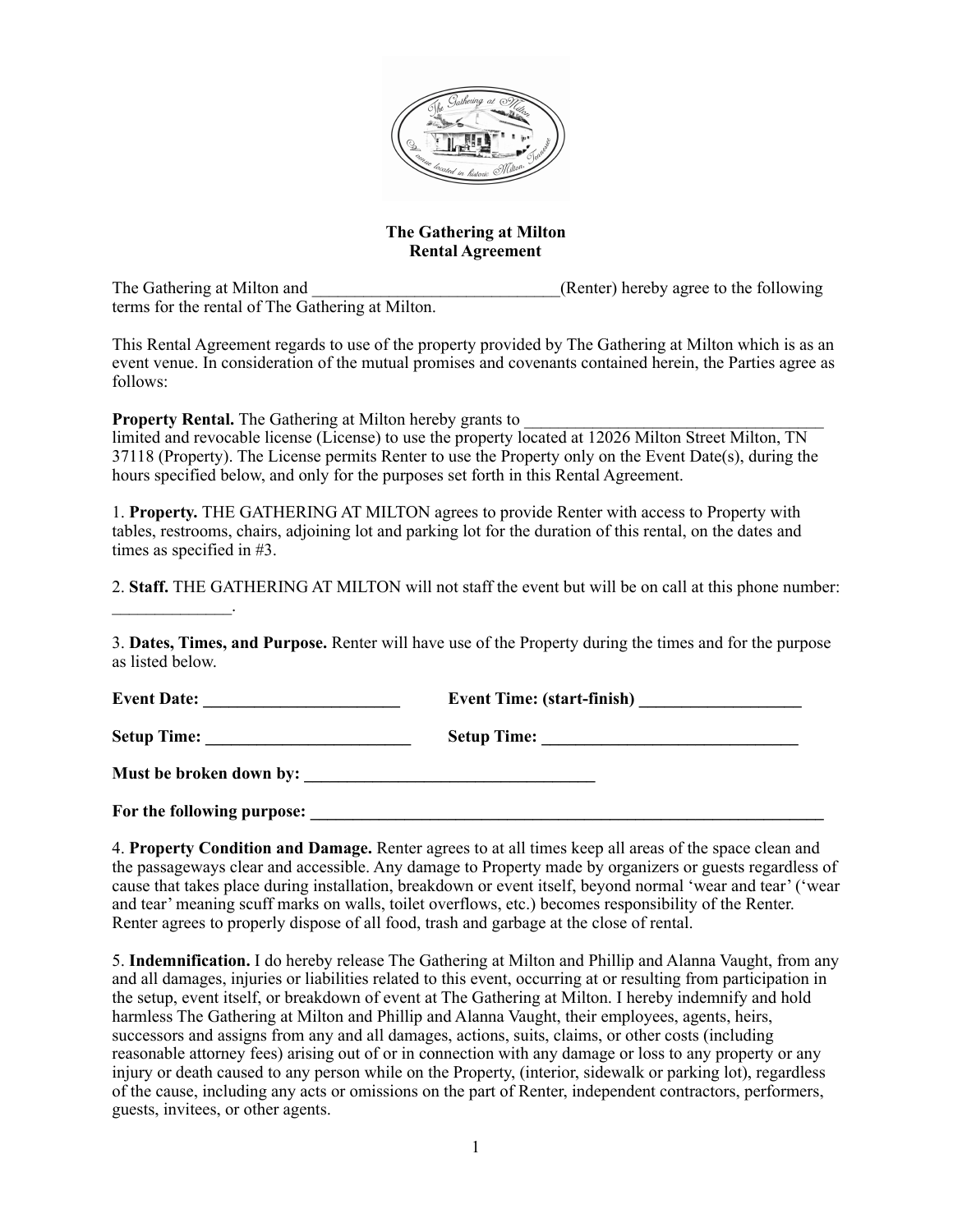

Renter shall immediately notify The Gathering at Milton of any damage or injury of which they have knowledge in, to, or near the Property, regardless of the cause of such damage or injury. The Gathering at Milton is not responsible for any damages or loss of property or equipment of renter, performer, or event guests, arising from any cause while on our property.

6. **Food and Alcohol.** The Renter agrees to provide any equipment not already available at the Property such as beverages, food, serving dishes, utensils, ice, coolers, etc.

Wine and beer may be served to guests of legal age, 21 or older, by permitted servers only. Alcohol may not be consumed by minors on the Property. Renter is responsible for compliance with all state and local laws regarding serving alcohol. This includes obtaining licenses and server permits, or hiring caterers or other businesses who hold proper licenses and permits.

I hereby indemnify and hold harmless The Gathering at Milton and Phillip and Alanna Vaught, their employees, agents, heirs, successors and assigns from any and all damages, actions, suits, claims, or other costs (including reasonable attorney fees) arising out of or in connection with any damage or loss to any property or any injury or death caused to any person as a result of consuming alcohol on the Property, including incidents that occur after guests leave the Property. Renter is encouraged to obtain alcohol liability insurance from their insurance provider of choice.

7. **Access.** Performers, organizers, or guests of the event are not to use or enter any of the building's spaces other than those specified in this agreement.

8. **Setup and Tear Down.** Renter has permission to setup on the day and time specified in #3. Renter agrees to remove and properly dispose of all sets, trash, and materials brought into the facilities at Property, unless they receive specific permission from The Gathering at Milton to leave certain materials behind. (when a cleaning fee is paid, TGM will dispose of trash. Trash must be put in provided garbage cans)

9. **Insurance.** The Gathering at Milton does not provide insurance. Renter understands and agrees that The Gathering at Milton is not responsible for replacing or repairing Renter's property or recovering losses in any form due to any damages or loss while on our Property, including parking lot, sidewalk and interior of space.

10. Publicity Materials. Renter must provide The Gathering at Milton with 4-6 digital images or videos of your event.

11. **Fee**. The fee for rental of the Property for the event during the times specified in #3 is \_\_\_\_\_\_\_\_\_\_\_\_\_\_\_\_\_\_\_\_. \_\_\_\_\_\_\_\_\_\_\_\_\_ of this fee is a nonrefundable deposit.

12. **Venue Capacity.** Property capacity is 99 occupants.

13. **Event Cancellation.** The Gathering at Milton reserves the right to shut down Renter's event at any time for reasons including, but not limited to, the following: extreme and uncontrolled volume; instances of illegal alcohol, drug use or smoking on the premises; security issues. In the event of a cancellation by The Gathering at Milton, Renter still owes all fees under this Rental Agreement.